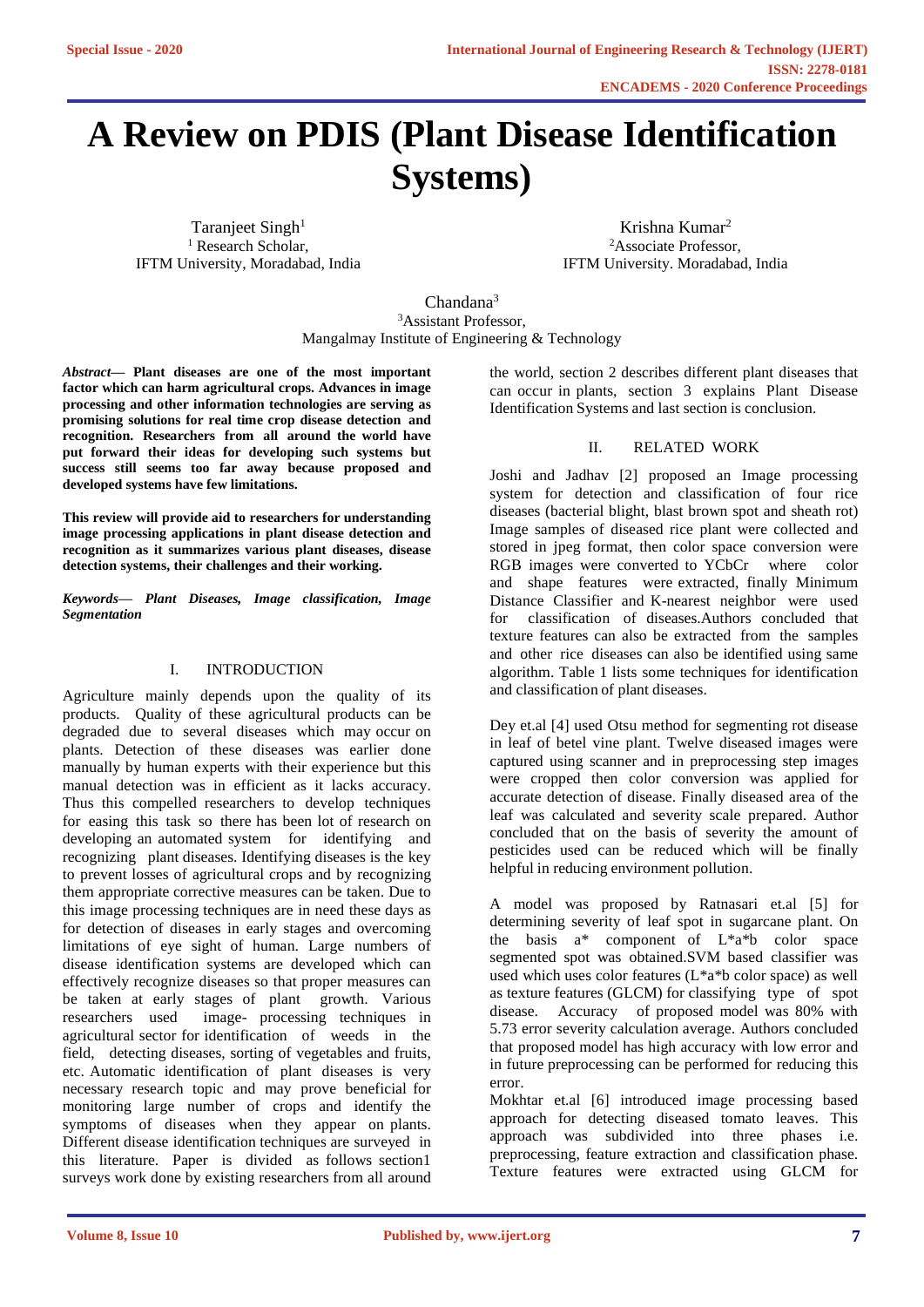determining state of tomato leaves, later these features acted as input to SVM based classifier for identifying whether leaf is healthy or infected. Author validated that by using this approach 99.83% accuracy was achieved.

Digital image analysis based system was proposed by Majumdar et.al [7] for recognizing wheat leaves diseases. Fuzzy c means clustering algorithm was used for extracting disease features then ANN was used for recognition of diseases. Author concluded that this system can identify rust diseases of wheat. In future web based interface can be developed for efficient disease detection.

Sannakki et.al [8] proposed a system based on image processing and AI techniques for diagnosing grape plant diseases. Background of input grape leaf image is removed using thresholding and masking techniques after that preprocessing was applied used for segmentation, later GLCM was used for extracting texture features which served as input to BPNN classifier. Authors concluded that in future proposed system can be applied for detection of other grape diseases and other segmentation techniques can also be used in this model.

Barbedo[9] surveyed methods of image processing techniques for detecting and classifying crop diseases from images. Author considered the images of leaves and stems for disease detection because techniques dealing with other parts of plants (fruit, root, seeds etc) have some abnormal characteristics. This survey was subdivided into three categories namely detection, quantification of severity and classification. Based on these three categories several methods were presented by the author.

Xiao et.al [10] used PCA and BPNN techniques for classification and detection of Rice blast disease. The proposed model eradicates short comings of existing problems like inaccuracy and inefficiency. Firstly color, shape and texture features were extracted from the lesion of each image then step wise regression analysis was performed. PCA method was applied to map 21 features to 6 features as a input parameter to BPNN. Overall accuracy of proposed model was 95.83%.Author concluded that this report can be used for rapid detection of Rice Blast disease in real time environment.

| <b>PROPOSAL</b>   | <b>PLANT</b>      | <b>DISORDER/</b><br><b>DEFFICIEN</b><br>CY                | <b>NUMBER OF</b><br><b>IMAGE</b><br><b>SAMPLES</b><br><b>COLLECTED</b> | <b>MAJOR TOOLS USED</b>                           | <b>ACCURACY</b>             |
|-------------------|-------------------|-----------------------------------------------------------|------------------------------------------------------------------------|---------------------------------------------------|-----------------------------|
| Joshi et.al[2]    | <b>Rice</b>       | <b>Blast, Blight</b><br>,Brown Spot,<br><b>Sheath Rot</b> | 113                                                                    | <b>MDC and KNN Classifier</b>                     | 87.02%<br>And<br>89.23%     |
| Dev et.al[4]      | <b>Betel Vine</b> | <b>Rot Disease</b>                                        | 12                                                                     | <b>Otsu Thresholding Method</b>                   |                             |
| Ratanari et.al[5] | Sugarcane         | <b>Spot Disease</b>                                       | 30                                                                     | SVM                                               | 80%                         |
| Mokhtar et.al[6]  | <b>Tomato</b>     | Powdery<br>Mildew,<br>Downy<br><b>Mildew</b>              | 200                                                                    | <b>K-Mean Clustering and SVM</b>                  | 99.5%                       |
| Majumdar et.al[7] | Wheat             | <b>Rust Disease</b>                                       | 300                                                                    | <b>ANN</b>                                        | 85%                         |
| Sannakki et.al[8] | Grape             | Downy<br>Mildew,<br>Powdery<br><b>Mildew</b>              | 33                                                                     | K-Mean Clustering and Feed<br><b>Forward BPNN</b> | 100% (In<br>training phase) |
| Xiao et.al[10]    | <b>Rice</b>       | <b>Blast</b>                                              | 374 lesions                                                            | PCA and ANN                                       | 95.83%                      |
| Suresha et.al[11] | Paddy             | Blast,<br><b>Brown Spot</b>                               | 330                                                                    | <b>KNN</b> Classifier                             | 76.59%                      |

## TABLE 1: PLANT DISEASE IDENTIFICATION AND RECORNIZATION TECHNIQUES

Suresha et.al [11] worked on two major fungal diseases of rice crops namely Rice blast and Rice brown spot using KNN classifier.RGB images were converted into HSV color images in segmentation step and then features like perimeter, area, major and minor axis were extracted and were provided to KNN classifier for recognition. Authors concluded that accuracy of proposed system was 79.59% which was better than SVM classifier.

## III. PLANT DISEASES

There are two types of plant diseases namely biotic and abiotic. Those diseases which originate from other living organism are known as biotic diseases. Biotic diseases are caused due to fungi, virus and bacteria. Abiotic diseases are those which are originated from non living things such as weather conditions, hails, burning of chemicals, frosts etc.



Figure 1: Fungal Diseases [3]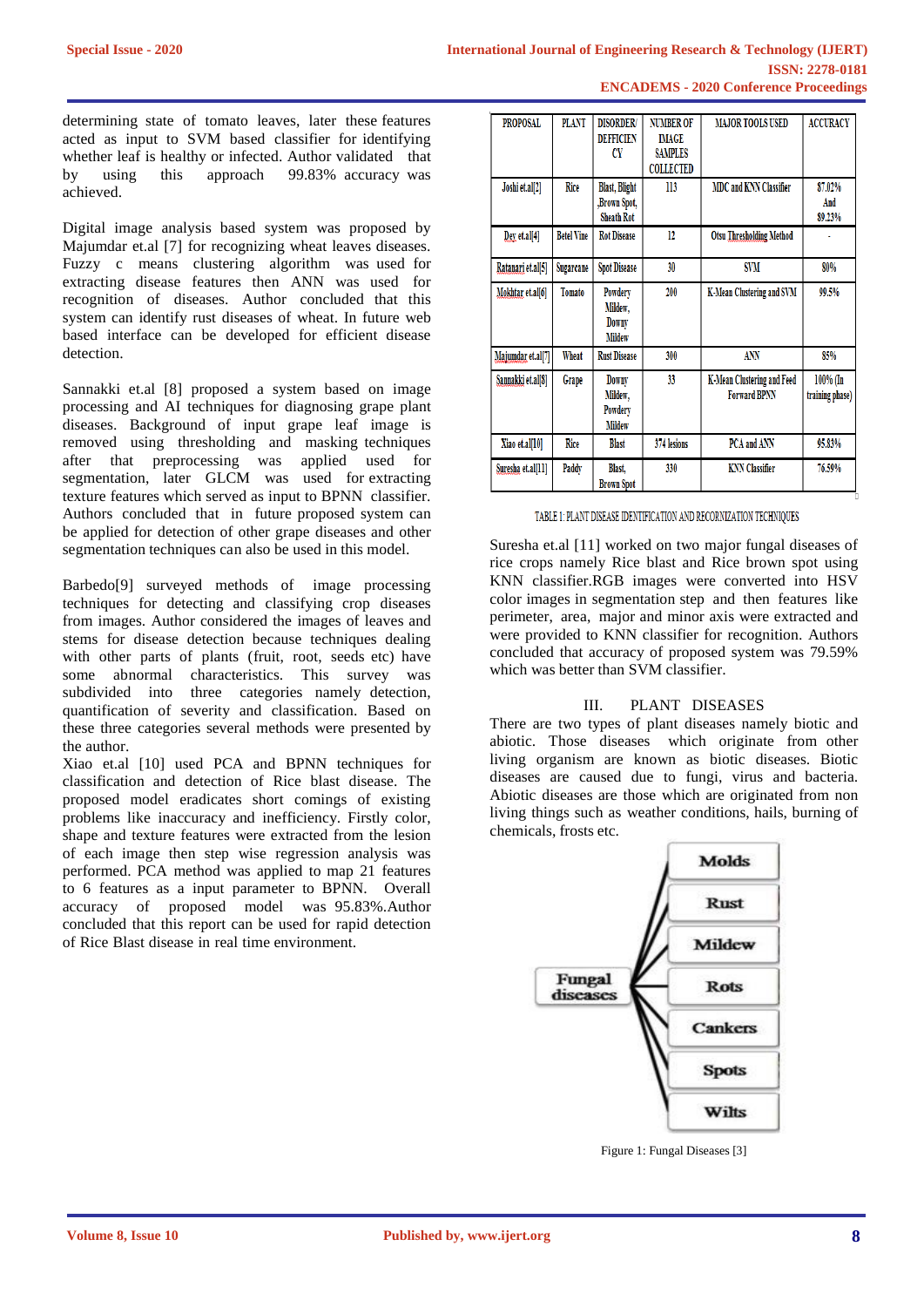Abiotic diseases are non transmissible, non infectious, avoidable and least dangerous. In this paper only biotic diseases are discussed. As discussed earlier biotic diseases are mainly caused due to Fungus, bacteria and virus. FIgure1 lists major fungal diseases which may occur in plants. These diseases are Molds, Rusts, Mildews, Rots, Cankers, different types of spot diseases and wilds. Figure 2 displays bacterial as well as some diseases caused by virus. Bacterial diseases are soft spots, wilt and spots, while viral diseases are mottling, distortion and dwarfing.

#### IV. PDIS

Plant disease Identification system may consist of five modules. Each of these modules has several techniques and it totally depends upon researchers to choose any technique or find some new technique to propose model. In preprocessing stage we have several tasks like color space conversion, filtering, noise removal, blur improvement etc.



Figure 2: Bacterial Diseases and Viral Diseases [3] Then in Segmentation stage several techniques can be

used for segmenting of infected or diseased portion of the plant these techniques can be edge based, clustering based, thresholding based etc. Then features are extracted namely three categories of features can be extracted is color, shape and texture. Finally in recognition step disease is identified .Several kinds of classifiers are used by researchers; these are ANN, SVM, K-NN, Rule Based, Fuzzy classifiers etc [9].

Figure 3 shows general architecture of a plant disease Detection system which has following modules namely: acquisition, preprocessing, Segmentation, feature extraction, and recognition.



Figure 3: Architecture of PDIS [1]

Each PDIS may have two phases, the training phase and the testing phase. In Training phase image capturing is done which is known as image acquisition an image. Images of a part like leaves, roots, stems, and branches can be gathered. Images may be pre-processed for correction of various misrepresentations, conversion to grey level, noise Reduction, and for removing blur. Segmentation is process of separating the regions of interest from the background and is used for identifying regions from the infected image. In testing phase, a image undergoes through pre-processing, segmentation and feature extraction modules.The trained classifier identifies the test image as an infected or a healthy image. The effectiveness and applicability of these systems are popularly assessed using accuracy as a performance measure.

## V. CONCLUSION AND DISCUSSION

This paper highlighted the techniques used by several researchers for identifying and classifying plant diseases. The ultimate aim is to minimize the impact of diseases on agricultural crops by using image processing techniques. Several agricultural applications based on the identification and classifications of plant diseases are briefly described in this literature. Moreover several causes and types of plant diseases are also discussed. The key findings of this paper can also be investigated for the other problems and reader can use given references for complete understanding of each proposed model.